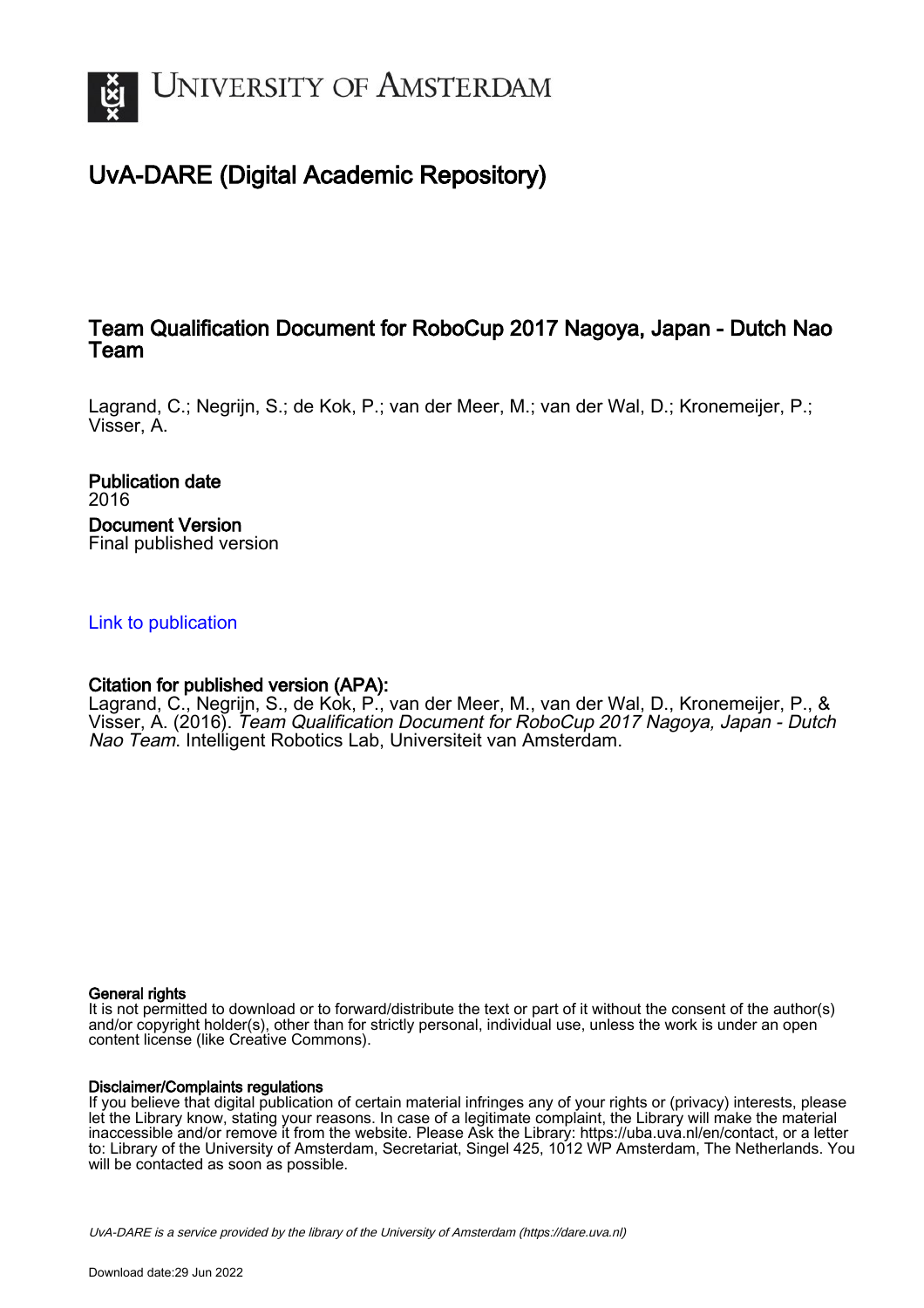## Team Qualification Document for RoboCup 2017 Nagoya, Japan Dutch Nao Team

<http://www.dutchnaoteam.nl>



Caitlin Lagrand, Sébastien Negrijn, Patrick de Kok, Michiel van der Meer, Douwe van der Wal, Pieter Kronemeijer, and Arnoud Visser November 30, 2016

## 1 Team Information

This is the qualification document for the Dutch Nao Team with Caitlin Lagrand as its team leader. The team consists of two master students, nine bachelor students and one staff member from the University of Amsterdam and Maastricht University, The Netherlands. The qualification video is available at our YouTube channel<sup>[1](#page-1-0)</sup>. A research report [\[1\]](#page-5-0), describing the technical details of the team's work for RoboCup [2](#page-1-1)016, is earlier published on the website<sup>2</sup>.

## 2 Mixed Teams

The Dutch Nao Team is already a cooperation between two Dutch universities. Both teams have invested in the infrastructure of their robotics lab and have an access to in total 15 Nao robots<sup>[3](#page-1-2)</sup>. The Dutch Nao Team has no need to participate in the Mixed Team tournament.

## 3 Code Usage

Before 2013, the team developed their code in Python. In 2013, the team switched to use Berlin United's code base (then called NaoTH). Because of the lack of documentation, the team decided to use B-Human's framework in 2014 and 2015 during the soccer competitions.

<span id="page-1-0"></span> $\overline{\textbf{1}}$  Available at: <https://www.youtube.com/watch?v=FqzGRQzBJwo>

<span id="page-1-1"></span><sup>2</sup> See <http://www.dutchnaoteam.nl/publicaties/>

<span id="page-1-2"></span> $^3$  See <https://project.dke.maastrichtuniversity.nl/robotlab/> and <http://www.intelligentroboticslab.nl/robots/>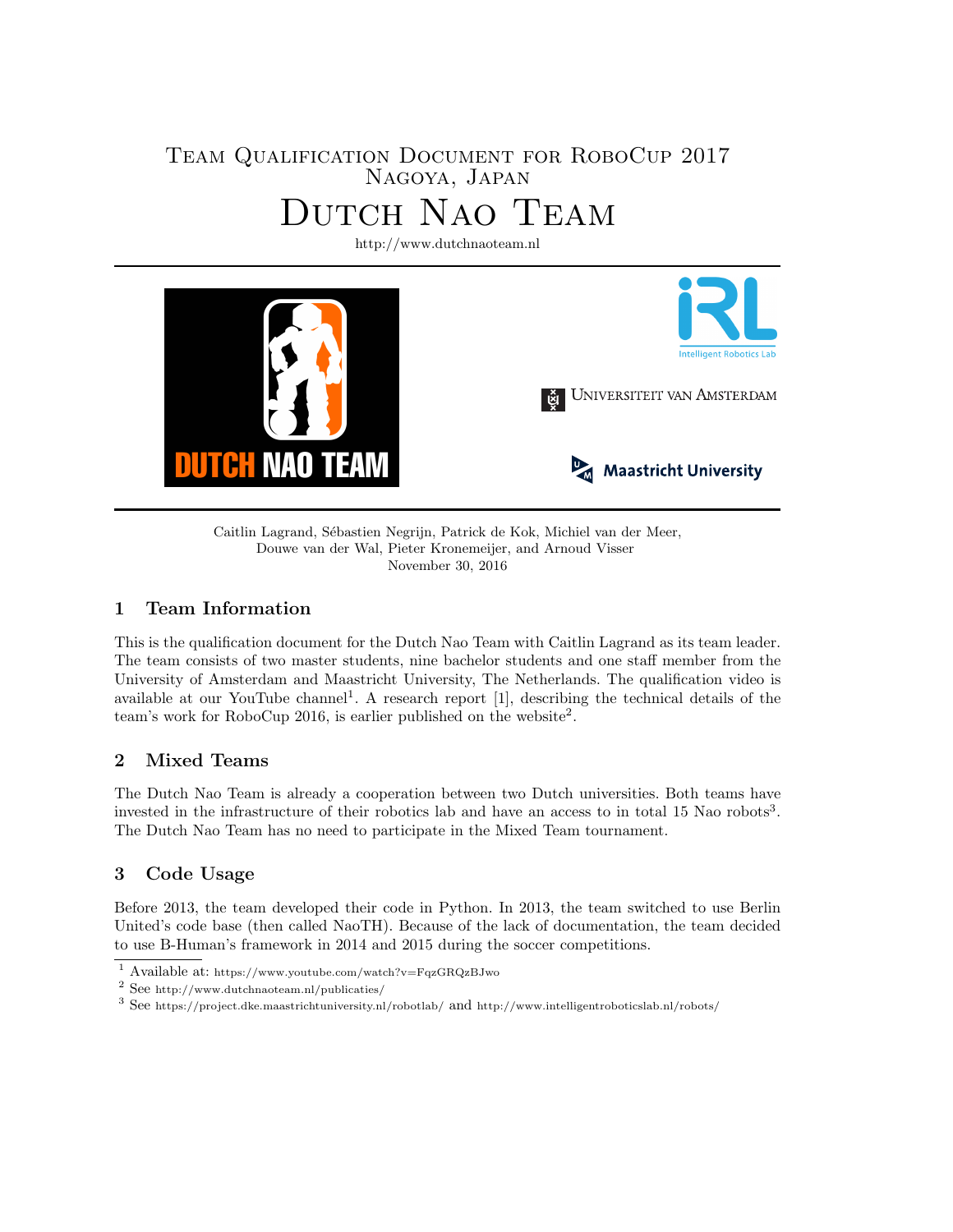While our previous qualification document mentions the creation of a custom framework based on ROS [\[2\]](#page-5-1), we later did not enter the competition with this framework. Later experiments showed that running a ROS core node and image publishing nodelet resulted in a frame rate of approximately 5 Hz even without any further processing, which we deemed too low for usage in RoboCup competitions. For this competition, we used B-Human's  $2015$  code release<sup>[4](#page-2-0)</sup>, and plan to continue using this as our base and include no new releases from the B-Human team.

Advancements made by our team include the creation of a new behavior engine and a detection method for the black and white ball which matches candidates by means of regular expressions of which a more complete overview can be found in the recent technical report [\[1\]](#page-5-0). For the upcoming RoboCup research into a complete vision overhaul and a different localization method are being developed.

#### 3.1 Behavior Engine

The framework of B-Human has as behavior engine CABSL, the C++ macro implementation of XABSL [\[3\]](#page-5-2). CABSL is based on the instantaneous evaluated preconditions for it's Finite State Machine approach. The new Behavior Engine of the Dutch Nao Team uses decisions, called axes, which gradually gain score depending on environmental factors. The environmental factors that an axis is based on can be any method that is available in the system. Various frequently used methods are wrapped into a small library, simplifying the search for suitable functions<sup>[5](#page-2-1)</sup>. Each axis thus depends on a number of environmental factors, we call these factors considerations. Considerations are paired into a graph structure, the root of the graph determines the value of the scoring axis. The final score of a consideration could be a non-linear combination of scores returned by the environmental functions and enables us to describe complex relations intuitively. These environmental functions are collectively called the utility function  $u(d)$  of the consideration. All consideration scores  $C(d)$ are multiplied and normalized into score  $s(a)$  and the action of the decision d with the highest score, chosen with Equation [1,](#page-2-2) is executed.

$$
d = \underset{d \in D}{\arg \max} u(d) \prod_{a \in C(d)} \sigma(a) \tag{1}
$$

<span id="page-2-2"></span>This new Behavior Engine has proven to be a versatile tool to create new behaviors, including specifying under which specific circumstances they should be applied.

#### 3.2 Ball detection

The team's ball detection is based around regular expressions, for which we require that each pixel value is assigned a color based on the color calibration, the available colors being black, green, white, or null. A hand-crafted regular expression is applied to each of the image's columns to match patterns which are ball candidates. To speed up this process, we use BHuman's ScanLines, which eliminate some of the columns. The resulting ball candidates are then filtered by (1) checking for a minimum size, (2) checking if it has a realistic radius, (3) checking if the ball is actually on the field and (4) is not inside a robot. This method is currently being improved by learning the regular

<span id="page-2-0"></span><sup>4</sup> 2015 Release: <https://github.com/bhuman/BHumanCodeRelease/tree/1fd87519e2bbb3ccbb5f288980438b692629f7c1>

<span id="page-2-1"></span><sup>5</sup> Public available at: <https://github.com/pkok/behavior-engine>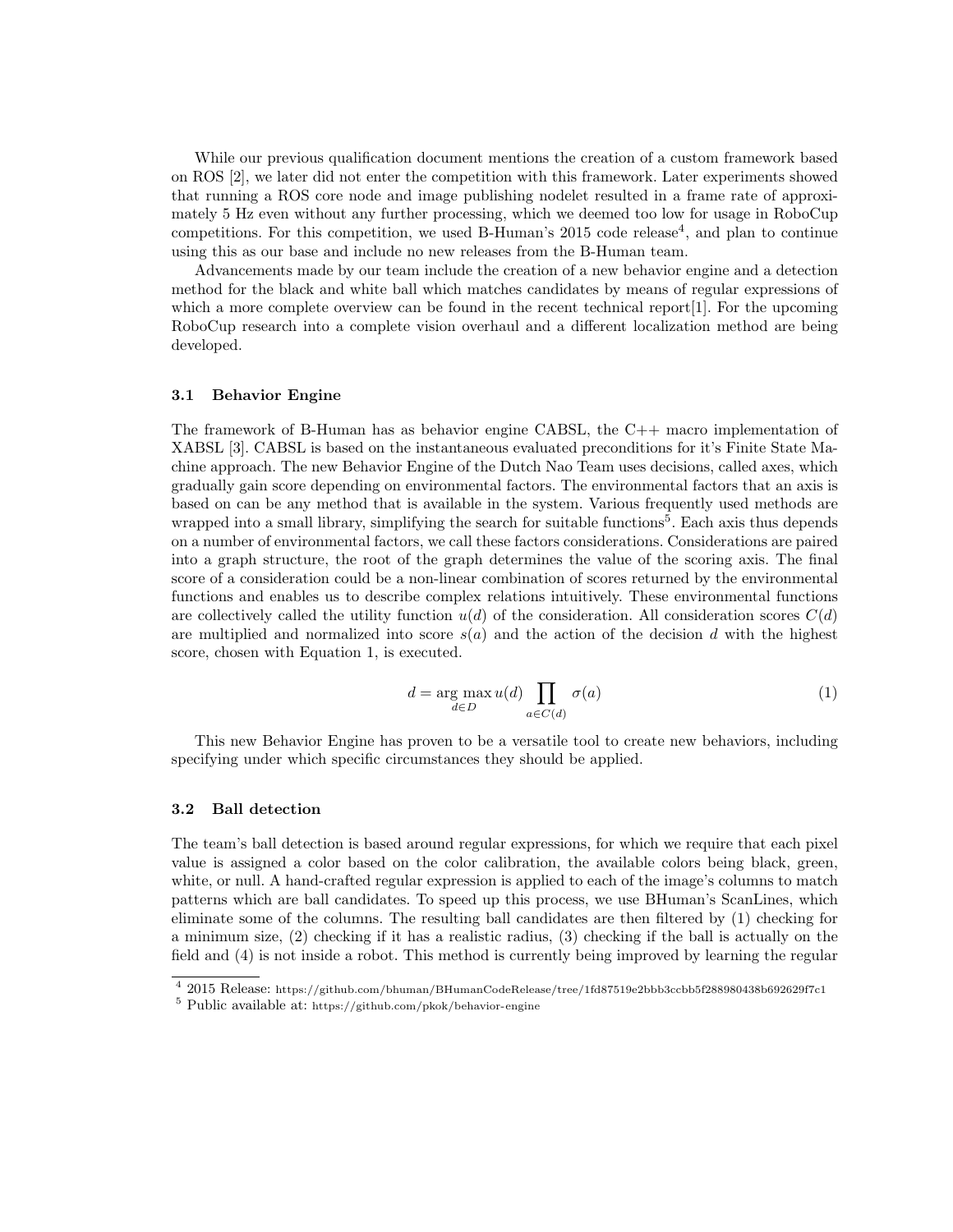expression from a labeled dataset using evolutionary methods, and automatic color calibration based on previous research [\[4\]](#page-5-3).

There is also work in progress on a ball detection method that is independent of any form of color calibration to counter the realistic lightning introduced in the RoboCup this year. The method is based on the Canny Edge detector [\[5\]](#page-5-4) which shows all the lines on an image where a strong color change is present. On these lines an attempt is made to fit circles using the Hough transform [\[6\]](#page-5-5). This gives a fair amount of false positives, but by checking whether the circle is placed on an area which contains very little color (low saturation in the HSV spectrum) most false positives can be eliminated. Based on the joint values of the Nao robot it is also possible to calculate the size of the ball on a certain place in an image, which can be used to eliminate even more false positives.

#### 3.3 Deep Neural nets

Based on the recent enhancements in the speed up of (convolutional) neural networks, the Dutch Nao Team is working to replace the current vision methods by a single neural network. Similar to other research in the field of object segmentation [\[7\]](#page-5-6) this network outputs a probability for each pixel in the image of belonging to an object class (ball, goal, field, robot, etc.). As typical networks proposed in these applications are very deep, we combine the results from recent papers [\[8\]](#page-5-7) that provide significant speed up by only using binary values in most layers solving the limitations of the Nao robot.

#### 3.4 Localization

Besides the vision modules, the localization method currently being used is replaced with a method that detects points at line segments in the image and match those points with the classic Iterative Closest Point algorithm [\[9\]](#page-5-8) to the known dimensions of the field. First the internal sensors of the Nao are used to predict the next pose of the robot (motion model), followed by a sensor update based on the estimate of the Iterative Closest Point algorithm (sensor model). Both the pose estimates of the motion model and the sensor model are combined on the confidence in both estimates, resulting in an implementation of an Extended Kalman Filter for localization [\[10\]](#page-6-0).

#### 3.5 Team Communication

As of now, the robots from the Dutch Nao Team do not share information about their intentions and perception except for the drop-in challenge. Similar to how the decision engine works for a single robot, a same approach is being developed to determine a team strategy using shared information. The shared information is modeled with an uncertainty after which the best role (defender, striker, etc.) is assigned to each robot.

## 4 Past History

The predecessor of the Dutch Nao Team was the Dutch Aibo Team [\[11\]](#page-6-1). The Dutch Nao Team debuted in the Standard Platform League (SPL) competition at the German Open 2010 [\[12\]](#page-6-2). Since their founding, the Dutch Nao Team has been qualified for the world cup competitions in Is-tanbul [\[13\]](#page-6-3), Mexico City [\[14\]](#page-6-4), Eindhoven [\[15\]](#page-6-5), João Pessoa [\[16\]](#page-6-6) and Leipzig [\[2\]](#page-5-1). Besides the major RoboCup events, we have attended multiple GermanOpens, IranOpens, the Humanoid Soccer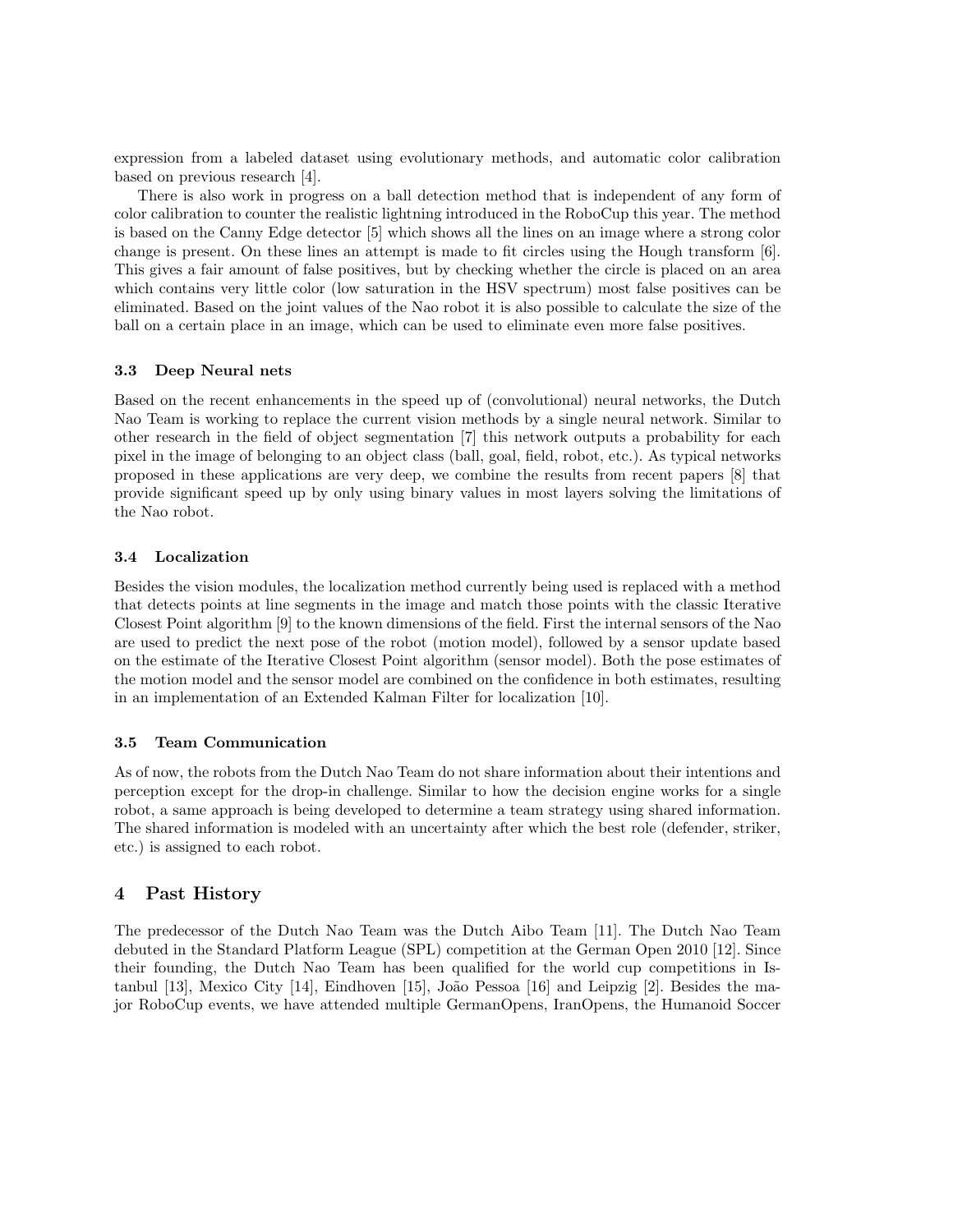School 2013, the Mediterranean Open 2011, the Colombia Robotics week, Techfest 2015<sup>[6](#page-4-0)</sup>, the European Open 2016, the Robotic Hamburg Open Workshop 2016, and the Benelux Conference on Artificial Intelligence, where the team received the award for best demonstration [\[17\]](#page-6-7).

As requested, only results from 2015 onward are published. Because the team did not apply for qualification for the competition in Hefei, only results for the world cup competition in Leipzig are presented in Table [1a.](#page-4-1) After a penalty shoot-out, we ended third in our first round-robin pool. We were eliminated in the play-in round with a penalty shoot-out. The team did not participate in the technical challenges.

Table [1b](#page-4-1) shows the scores for the open competitions. The scores during the open competitions are not very representative for the potential of our team. The Dutch Nao Team uses these games to test their latest developments in preparation of the world championships.

<span id="page-4-1"></span>

|         |                             |                 | Year Competition Opponent  |                     | <b>Score</b> |
|---------|-----------------------------|-----------------|----------------------------|---------------------|--------------|
|         |                             |                 | 2015 IranOpen              | <b>HTWK</b> Leipzig | 0:6          |
|         |                             |                 |                            | MRL                 | 1:3          |
| Round   | Opponent                    | <b>Score</b>    |                            | ETH Z-Knipsers      | 3:2          |
|         | Round Robin UT Austin Villa | 0:6             |                            | Berlin United       | 0:5          |
|         | Linköping Humanoids 0:0     |                 | 2016 European Open B-Human |                     | 0:7          |
|         | <b>SPOR</b>                 | $0:0$ [ $0:1$ ] |                            | Nao Devils          | 0:2          |
| Play-in | DAInamite                   | $0:0$ [2:3]     |                            | <b>HULKs</b>        | 0:0          |
|         |                             |                 |                            |                     |              |

(a) Game scores for RoboCup 2016.

(b) Game scores for open competitions since 2015.

Table 1: Game scores for the Dutch Nao Team in different competitions.

The Dutch Nao Team will come well prepared to the competition in Nagoya: in November 2016 the Dutch Nao Team has attended the RoHOW<sup>[7](#page-4-2)</sup>; on this event the team has made plans to play friendly matches with the newly-started SPL team Luxembourg United<sup>[8](#page-4-3)</sup>, and will participate either at the IranOpen or the GermanOpen 2017.

## 5 Impact

In the past two years the Dutch Nao Team has provided its support or resources in four publications and projects that lead to a publication ranging from a large variety of topics. Using the Optitrack<sup>[9](#page-4-4)</sup> camera tracking system, which is usually used to track our Nao robots for ground truth localization information, a worm from the Open Worm project [\[18\]](#page-6-8) was followed with an aerial drone [\[19\]](#page-6-9). The Dutch Nao Team also extends its applications of the Nao robot to the @Home league of the RoboCup: in another project the Nao robot was used to help in a kitchen environment by

<span id="page-4-0"></span> $6$  Techfest is Asia's largest science and technology fair with more than 165,000 people in attendance: <http://techfest.org/>. The Shaastra event mentioned in the previous qualification document [\[2\]](#page-5-1) was cancelled due to floods killing more than 500 people and displacing more than 1.8 million people.

<span id="page-4-2"></span> $^7$  See <ttps://rohow.de/2016/en/teams.php>

<span id="page-4-3"></span><sup>8</sup> Luxembourg United's website: <https://luxembourg-united.uni.lu/>

<span id="page-4-4"></span><sup>9</sup> <http://optitrack.com/>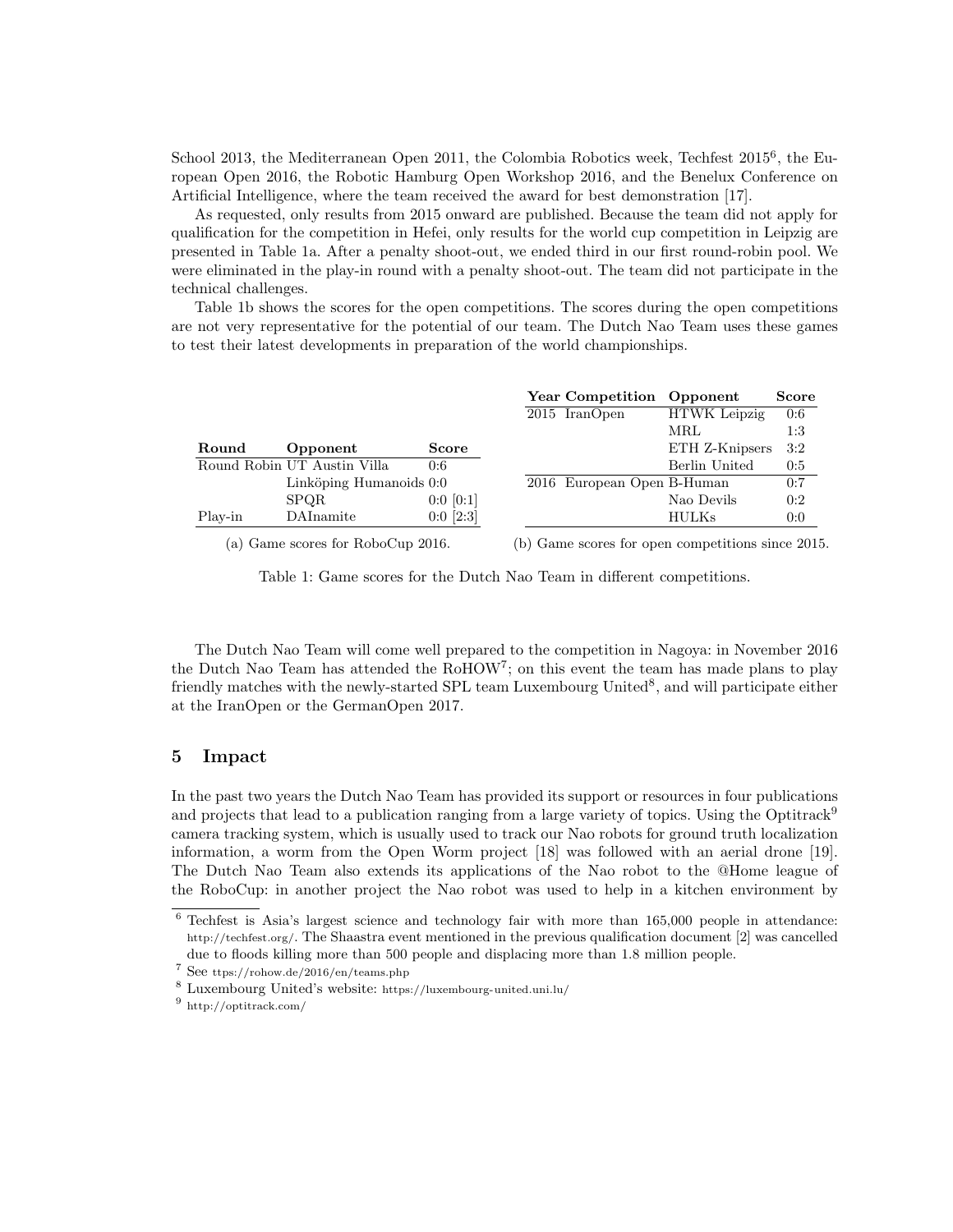finding a tomato and grabbing it from a table [\[20\]](#page-6-10). Finally, the Dutch Nao Team has made the penalty shootout situation into a standalone demonstration[\[17\]](#page-6-7) which it premiered at the Benelux Conference on Artificial Intelligence and won the first prize for best demonstration.

Earlier the Dutch Nao Team have published papers in the International Conference on Advanced Robotics [\[21\]](#page-6-11), the Performance Metrics for Intelligent Systems Workshop [\[22\]](#page-6-12), the RoboCup IranOpen Symposium [\[23\]](#page-6-13) and the RoboCup Symposium [\[24\]](#page-6-14).

The Dutch Nao Team is not the only team of the Intelligent Robotics Lab; students and experience are shared with teams participating in the RoCKIn@Work camp [\[25\]](#page-6-15), the HumaBot competition [\[26\]](#page-6-16) and the RoboCup@Rescue [\[27\]](#page-6-17).

#### 6 Other

The Intelligent Robotics Lab has submitted a proposal to compete in the standard platform competition of the @Home league with a SoftBank Robotics Pepper robot [\[28\]](#page-6-18). Two former members of the Dutch Nao Team will focus their research on Pepper. Both teams will work closely together, exchanging their insights and experiences on humanoid robots.

In addition, the Dutch Nao Team has been active to promote robotics research to a broad audience, for instance with a performance on the stage of the National Theatre at the Science Gala.

#### 7 Conclusion

The Dutch Nao Team is looking forward to compete in the RoboCup competition in Nagoya. The team has established a foundation dedicated to the team to make crowd funding possible. With this sort of sponsoring and support it will be possible to travel with 12 team members to Japan.

#### References

- <span id="page-5-0"></span>1. Lagrand, C., van der Meer, M., Gerbscheid, J., Groot, T., Negrijn, S., de Kok, P.: Dutch nao team technical report. Technical report, Universiteit van Amsterdam, FNWI (2016)
- <span id="page-5-1"></span>2. de Kok, P., Negrijn, S., Karaalioğlu, M., Lagrand, C., van der Meer, M., Gerbscheid, J., Groot, T., Visser, A.: Dutch Nao Team Team Qualification Document for RoboCup 2016 - Leipzig, Germany (November 2014)
- <span id="page-5-2"></span>3. Loetzsch, M., Risler, M., Jungel, M.: Xabsl-a pragmatic approach to behavior engineering. In: 2006 IEEE/RSJ International Conference on Intelligent Robots and Systems, IEEE (2006) 5124–5129
- <span id="page-5-3"></span>4. Qian, Y., Lee, D.D.: Adaptive field detection and localization in robot soccer. In: RoboCup Symposium. (2016)
- <span id="page-5-4"></span>5. Canny, J.: A computational approach to edge detection. IEEE Transactions on pattern analysis and machine intelligence (6) (1986) 679–698
- <span id="page-5-5"></span>6. Ballard, D.H.: Generalizing the hough transform to detect arbitrary shapes. Pattern recognition 13(2) (1981) 111–122
- <span id="page-5-6"></span>7. Long, J., Shelhamer, E., Darrell, T.: Fully convolutional networks for semantic segmentation. In: Proceedings of the IEEE Conference on Computer Vision and Pattern Recognition. (2015) 3431–3440
- <span id="page-5-7"></span>8. Rastegari, M., Ordonez, V., Redmon, J., Farhadi, A.: Xnor-net: Imagenet classification using binary convolutional neural networks. arXiv preprint arXiv:1603.05279 (2016)
- <span id="page-5-8"></span>9. Besl, P.J., McKay, N.D.: Method for registration of 3-d shapes. In: Robotics-DL tentative, International Society for Optics and Photonics (1992) 586–606